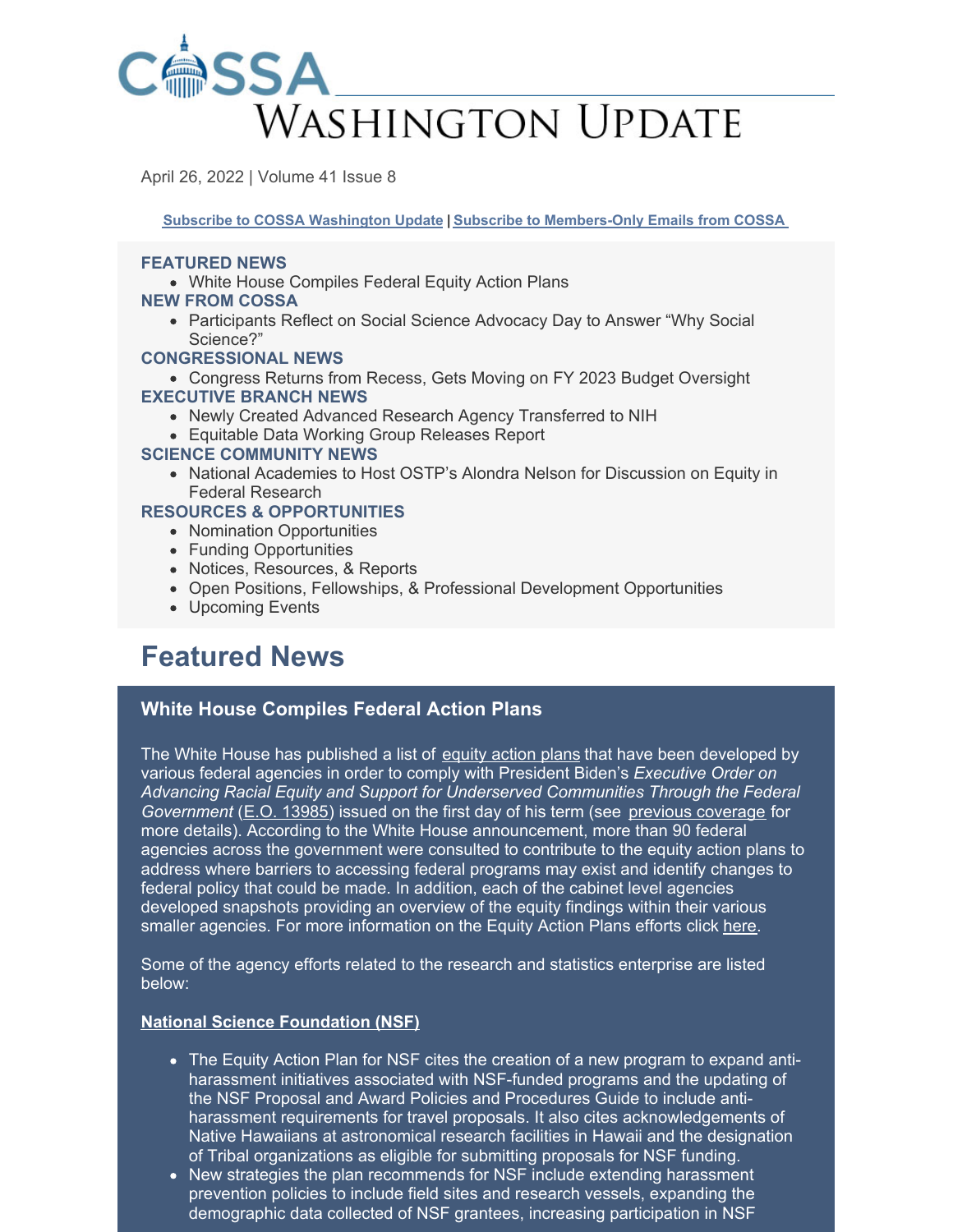funded programs by historically underrepresented institutions, and investing in civil rights resources at the NSF Office of Equity and Civil Rights.

#### **[Department](https://www.whitehouse.gov/wp-content/uploads/2022/04/HHS-EO13985-equity-summary.pdf) of Health and Human Services (HHS)**

- The Equity Action Plan for HHS cites the establishment of the COVID-19 Health Equity Task Force, the HHS Office of Climate Change and Health Equity, the UNITE Initiative at the National Institutes of Health (NIH), and the Minority Health Social Vulnerability Index (SVI) at the Centers for Disease Control and Prevention (CDC) as major pushes to advance health disparities and health equity research throughout the department.
- Equity advancement strategies for HHS to consider include responding to the maternal mortality crisis among disadvantaged populations, addressing barriers to individuals with limited English proficiency, including equity considerations into Notices of Funding Opportunities, and investing resources into equity assessments and civil rights programs at the HHS Office of Civil Rights.

#### **[Department](https://www.whitehouse.gov/wp-content/uploads/2022/04/DOC-EO13985-equity-summary.pdf) of Commerce**

- The Equity Action Plan for the Department of Commerce cites the Census Bureau's "Data for Equity" webpage and the development of equity datasets to make data about equity more available from various sources of Census data.
- The plan recommends that the Commerce Department make its science and data more findable, accessible, and usable for the public, especially among underserved communities.

# **New from COSSA**

**Participants Reflect on Social Science Advocacy Day to Answer "Why Social Science?"**

SOCIAL **SCIENCE** • The latest *Why Social [Science?](https://www.whysocialscience.com/blog/2022/4/19/because-people-should-be-at-the-center-of-policymaking-reflections-from-cossas-2022-social-science-advocacy-day) guest post* comes from three participants from this year's Social Science [Advocacy](https://cossa.org/advocacy-day/) Day who reflect upon their advocacy experiences and the importance of advocating for the social sciences.

# **Congressional News**

## **Congress Returns from Recess, Gets Moving on FY 2023 Budget Oversight**

Congress returns this week from its two-week recess to a packed agenda. Oversight hearings on the President's fiscal year (FY) 2023 budget request have begun in earnest, with Biden Administration officials appearing before House and Senate Committees throughout the week to defend the President's funding priorities for next year. Reports indicate an ambitious timeline in the House for considering the FY 2023 appropriations bills. It has been reported that House leadership is looking to hold floor votes on as many FY 2023 bills as possible in July, meaning the House Appropriations Committee and various subcommittees will need to complete their work in June. Appropriators are currently eyeing June 13-22 for subcommittee mark ups with full committee consideration penciled on for June 22-30. Leaders of the House and Senate Appropriations Committees are said to be meeting soon to discuss overall funding levels for discretionary spending, which needs to be determined before the bills are written. Of course, this could all change as Congress continues to negotiate on the next COVID-19 relief package and additional assistance to Ukraine. Stay tuned to [COSSA's](https://cossa.org/policy/) coverage for all the details on FY 2023 funding for social and behavioral science.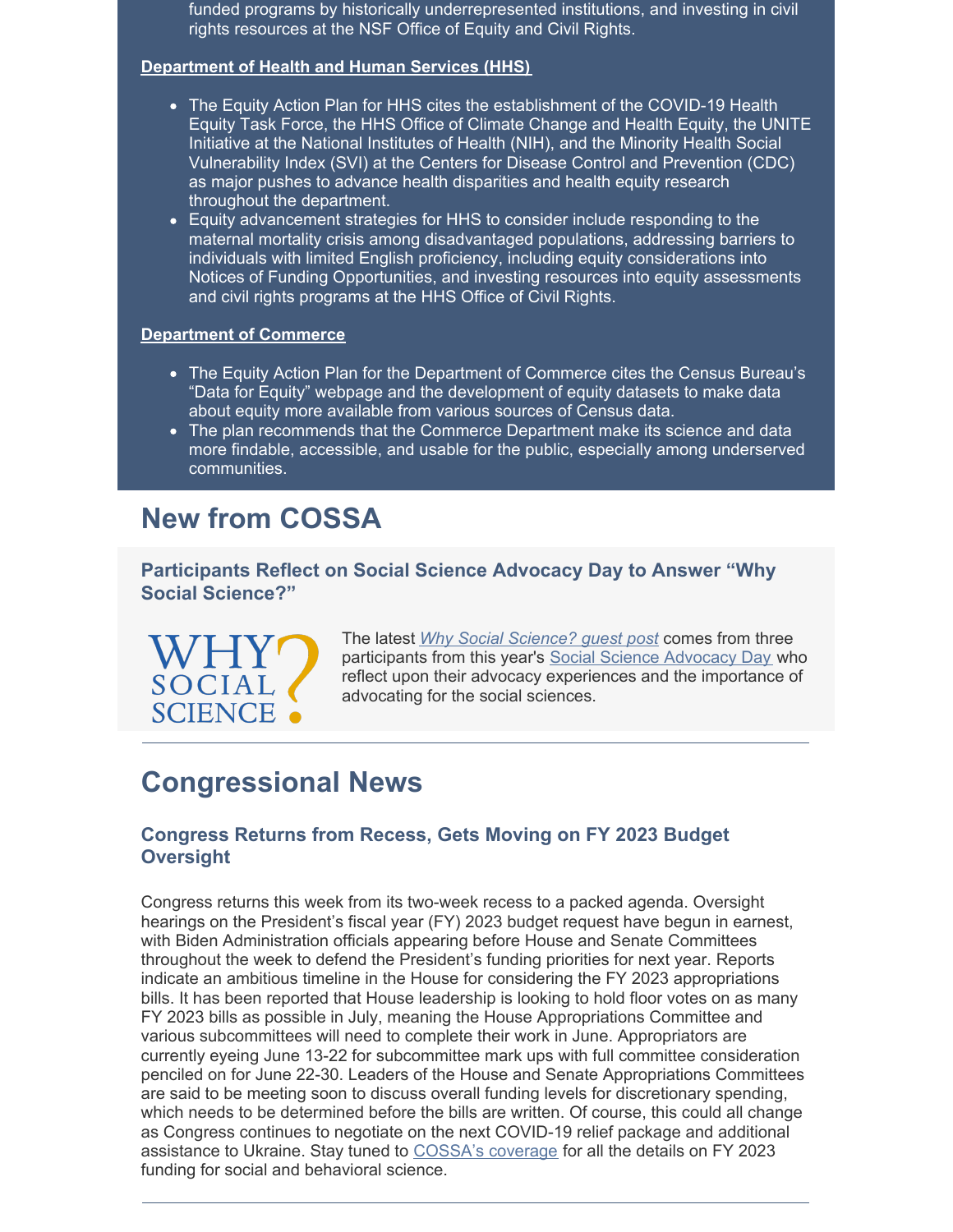# **Executive Branch News**

# **Newly Created Advanced Research Agency Transferred to NIH**

On April 20, the Department of Health and Human Services (HHS) Secretary Xavier Becerra [announced](https://www.federalregister.gov/documents/2022/04/20/2022-08456/transfer-of-arpa-h-to-nih) that the newly created Advanced Research Projects Agency for Health (ARPA-H) would be formally transferred to the National Institutes of Health (NIH). ARPA-H, which has been a frequently touted priority for the Biden Administration, was newly established in March with the passage of the final appropriations bills for fiscal year (FY) 2022. Although initially established as an independent agency, the appropriations bill gave the HHS secretary authority to transfer ARPA-H elsewhere within the Department, including NIH (see COSSA's analysis of the final FY 2023 [Appropriations](https://cossa.org/wp-content/uploads/2022/03/FY-2022-Appropriations-Analysis.pdf) for more details).

The issue of where ARPA-H should be housed has sowed friction between some Members of Congress and the Biden Administration, especially as Congress weighs various options to authorize the new agency. While the Biden [Administration](https://cossa.org/2021/04/13/biden-preliminary-fy-2022-rd-proposals-rely-on-darpa-model/) has long advocated for ARPA-H to be housed within NIH as a unique "high-risk, high-reward" branch within NIH's greater biomedical research portfolio, Congresswoman Anna Eshoo (D-CA), chair of the House Energy & Commerce Subcommittee on Health, introduced [authorizing](https://cossa.org/2021/10/26/arpa-h-authorization-bill-introduced-in-the-house/) legislation in October that would establish ARPA-H as an independent agency within HHS and has doubled down on her support for the agency's independence in a recent press [release](https://eshoo.house.gov/media/press-releases/eshoo-statement-becerra-placing-arpa-h-nih). Alternatively, a second authorization proposal, the *[Cures](https://cossa.org/2021/11/23/cures-2-0-bill-introduced-in-the-house-includes-rise-act-and-arpa-h-authorization/) 2.0 Act*, introduced by representatives Diana DeGette (D-CO) and Fred Upton (R-MI) would establish ARPA-H within NIH. With the authorization of ARPA-H still in limbo in Congress, it is not yet clear how the recent transfer affects these proposals and the pending authorization process.

You can follow all of COSSA's coverage regarding ARPA-H on our [website](https://cossa.org/tag/arpa-h/).

## **Equitable Data Working Group Releases Report**

On April 22, the Equitable Data Working Group ("Working Group") released a [report](https://www.whitehouse.gov/ostp/news-updates/2022/04/22/the-release-of-the-equitable-data-working-group-report/) on advancing the use of equitable data in the government. The Working Group was established in response to President Biden's *Executive Order on Advancing Racial Equity and Support for Underserved [Communities](https://www.whitehouse.gov/briefing-room/presidential-actions/2021/01/20/executive-order-advancing-racial-equity-and-support-for-underserved-communities-through-the-federal-government/) Through the Federal Government* (E.O. 13985). The Working Group consulted several outside organizations during their information collection, including several COSSA governing members such as the American Economic Association, the American Statistical Association, and the Population Association of America. Some of the major recommendations from the report include calling for making disaggregated data the norm, catalyzing existing federal government infrastructure to leverage underused data, and building capacity for robust equity assessment for policymaking and program implementation. The Working Group's full report is available [here](https://www.whitehouse.gov/ostp/news-updates/2022/04/22/the-release-of-the-equitable-data-working-group-report/).

# **Science Community News**

## **National Academies to Host OSTP's Alondra Nelson for Discussion on Equity in Federal Research**

On May 12, the National Academies of Sciences, Engineering, and Medicine (NASEM) will host a [hybrid](https://www.nationalacademies.org/event/05-12-2022/co-producing-knowledge-with-communities-equity-in-federal-research-programs) event featuring Dr. Alondra Nelson, Acting Director of the White House Office of Science and Technology Policy (OSTP), for a discussion regarding equity within federal research programs. The event will feature keynote remarks from Dr. Nelson on coproducing scientific knowledge in partnership with diverse groups of stakeholders. Following these remarks will be a moderated panel discussion and a public forum to answer, "what does equitable co-production look like in practice?" and "what *should* it look like?" Registration in advance is required to attend the event in person, although it will be available virtually as well. More [information](https://www.nationalacademies.org/event/05-12-2022/co-producing-knowledge-with-communities-equity-in-federal-research-programs) is available on the National Academies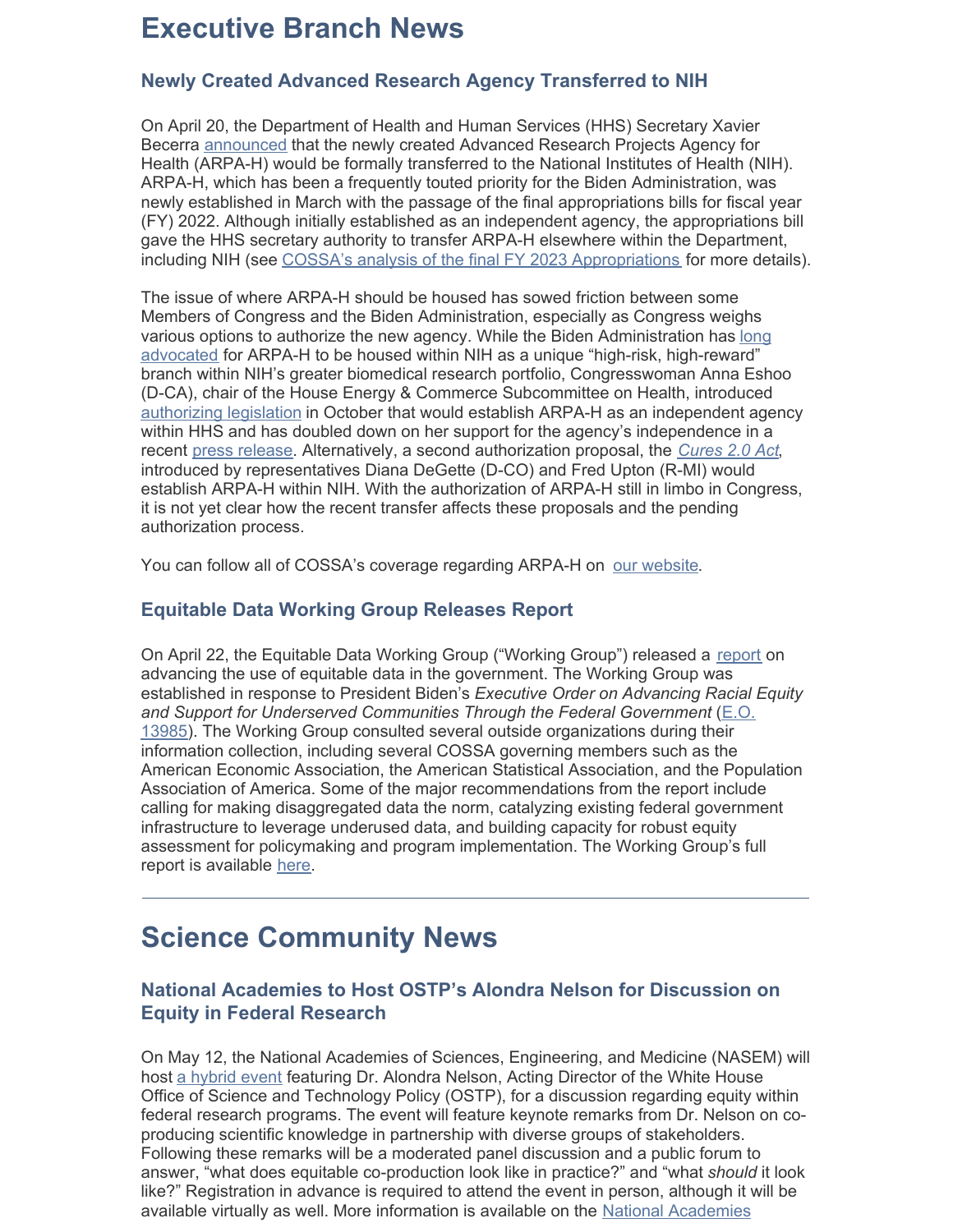website.

# **Resources & Opportunities**

## **Nomination Opportunities**

NSF: [National](https://www.nsf.gov/od/nms/nominations.jsp) Medal of Science (Closes: May 20, 2022)

# **Funding Opportunities**

- NIH: Research on Biopsychosocial Factors of Social Connectedness and Isolation on Health, [Wellbeing,](https://grants.nih.gov/grants/guide/pa-files/PAR-21-350.html) Illness, and Recovery (R01 BESH [Required](https://grants.nih.gov/grants/guide/pa-files/PAR-21-349.html)) (R01 Clinical Trials Not Allowed) (R01 Clinical Trial [Required](https://grants.nih.gov/grants/guide/pa-files/PAR-21-352.html)) (Opens: May 21, 2022) (Closes: June 22, 2024)
- NIH: Notice of Special Interest (NOSI): Validation of Digital Health and Artificial Intelligence Tools for Improved Assessment in [Epidemiological,](https://grants.nih.gov/grants/guide/notice-files/NOT-CA-22-037.html) Clinical, and Intervention Research (Closes: March 9, 2024)
- NIH: Maximizing Opportunities for Scientific and Academic Independent Careers (MOSAIC) [Institutionally-Focused](https://grants.nih.gov/grants/guide/pa-files/PAR-21-277.html) Research Education Award to Promote Diversity (Closes: November 16, 2023)
- NIH: Health Care Systems Research Collaboratory Pragmatic and [Implementation](https://grants.nih.gov/grants/guide/rfa-files/RFA-AT-22-001.html) Trials of Embedded Interventions (Closes: June 18, 2022)
- NIH/NCI: Notice of Intent to Publish a Funding Opportunity Announcement for Dissemination and [Implementation](https://grants.nih.gov/grants/guide/notice-files/NOT-CA-22-043.html) Research in Health (R21 Clinical Trial Optional) (Opens: May 8, 2022) (Closes: June 16, 2022)
- NIH/NCI: Notice of Intent to Publish a Funding Opportunity Announcement for Dissemination and [Implementation](https://grants.nih.gov/grants/guide/notice-files/NOT-CA-22-044.html) Research in Health (R03 Clinical Trial Not Allowed) (Opens: May 8, 2022) (Closes: June 16, 2022)
- NIH/NCI: Notice of Intent to Publish a Funding Opportunity [Announcement](https://grants.nih.gov/grants/guide/notice-files/NOT-CA-22-042.html) for Dissemination and Implementation Research in Health (R01 Clinical Trial Optional) (Opens: May 8, 2022) (Closes: June 5, 2022)
- NIH: BRAIN Initiative: Targeted BRAIN Circuits Projects- [TargetedBCP](https://grants.nih.gov/grants/guide/rfa-files/RFA-NS-22-026.html) (R01) Clinical Trial Not Allowed) (Closes: June 1, 2022)
- NIH: BRAIN Initiative: Targeted BRAIN Circuits Planning Projects [TargetedBCPP](https://grants.nih.gov/grants/guide/rfa-files/RFA-NS-22-027.html) (R34 Clinical Trials Not Allowed) (Closes: June 1, 2022)
- NSF: Incorporating Human Behavior in [Epidemiological](https://www.nsf.gov/pubs/2022/nsf22054/nsf22054.pdf) Models (IHBEM) (Closes: May 15, 2022
- NSF: [Strengthening](https://www.nsf.gov/pubs/2022/nsf22564/nsf22564.htm) American Infrastructure (SAI) (Closes: May 5, 2022)
- NSF: Civic [Innovation](https://www.nsf.gov/pubs/2022/nsf22565/nsf22565.htm) Challenge (Closes May 5, 2022)
- SSRC: The Mercury Project: Call for [Proposals](https://www.ssrc.org/programs/the-mercury-project/call-for-proposals/) (rolling deadline)

# **Notices, Resources, & Reports**

- **NEW:** White House: A Vision for Equitable Data: [Recommendations](https://www.whitehouse.gov/wp-content/uploads/2022/04/eo13985-vision-for-equitable-data.pdf) from the Equitable Data Working Group
- **NEW:** NIH: Transfer of [ARPA-H](https://www.federalregister.gov/documents/2022/04/20/2022-08456/transfer-of-arpa-h-to-nih) to NIH
- **NEW:** NIH: Notice of Fiscal [Policies](https://grants.nih.gov/grants/guide/notice-files/NOT-OD-22-105.html) in Effect for FY 2022
- **NEW:** CRS: Advanced Research Projects Agency for Health (ARPA-H): [Congressional](https://crsreports.congress.gov/product/pdf/R/R47074) Action and Selected Policy Issues

# **Open Positions, Fellowships, & Professional Development Opportunities**

OJP/NIJ: Graduate Research [Fellowship](https://nij.ojp.gov/funding/fellowships/graduate-research-fellowship-program) Program (Closes: May 17, 2022)

# **Upcoming Events**

- NIH Social, [Behavioral,](https://www.eventbrite.com/e/april-27-28-nih-social-behavioral-economic-covid-19-health-impacts-registration-241394225627) and Economic Health Impacts of COVID-19 Webinar, April 27-28, 2022
- [American](https://www.acls.org/annual-meetings/) Council of Learned Societies Annual Meeting, April 28-30, 2022, Philadelphia, PA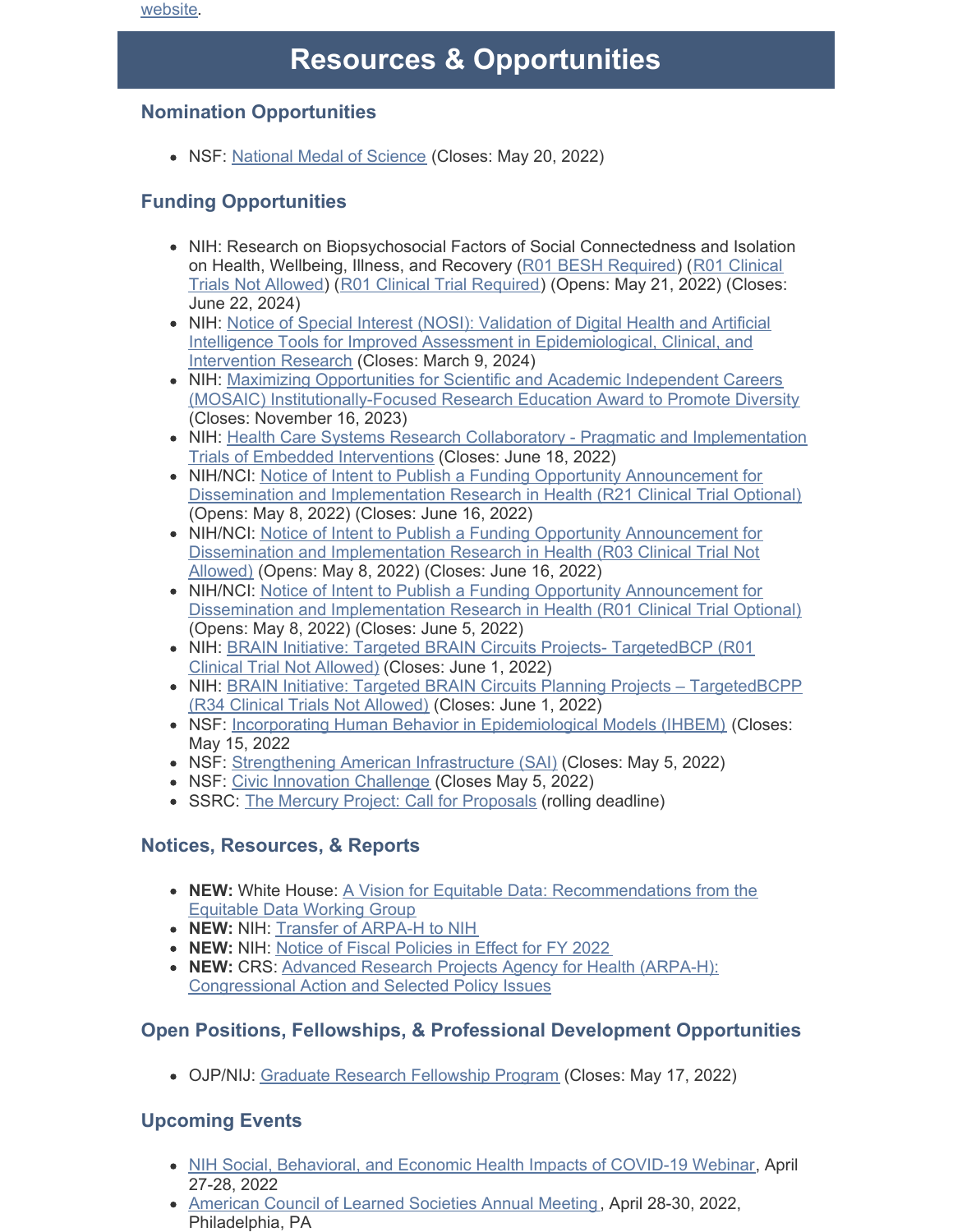- **COSSA [Headlines](https://cossa.org/event/cossa-headlines-2022-05-12/) | May, May 12, 2022**
- NASEM Webinar: Co-Producing Knowledge with [Communities:](https://www.eventbrite.com/e/coproducing-knowledge-with-communities-equity-in-federal-research-programs-tickets-320958143447) Equity in Federal Research Programs, May 12, 2022
- American Association for Public Opinion Research Annual [Conference](https://www.aapor.org/Conference-Events/Annual-Meeting.aspx), May 12-15, 2022, Chicago, IL
- NASEM [Workshop:](https://www.nationalacademies.org/our-work/structural-racism-and-rigorous-models-of-social-inequity-a-workshop) Structural Racism and Rigorous Models of Social Inequity, May 16-17, 2022, Washington, DC
- **Society for [Prevention](https://www.preventionresearch.org/2022-annual-meeting/) Research Annual Meeting, May 31-June 3, 2022, Seattle,** WA
- NIH Matilda White Riley [Behavioral](https://obssr.od.nih.gov/news-and-events/events/15th-nih-matilda-white-riley-behavioral-and-social-sciences-honors) and Social Sciences Honors, June 3, 2022
- **COSSA [Headlines](https://cossa.org/event/cossa-headlines/2022-06-09/) | June, June 9, 2022**
- · NSF Virtual Grants [Conference](https://www.nsf.gov/events/event_summ.jsp?cntn_id=304696), June 6-10, 2022, Alexandria, VA
- Law and Society [Association](https://www.lawandsociety.org/lisbon-2022-homepage/) Annual Meeting, July 13-16, 2022, Lisbon, Portugal
- **COSSA [Headlines](https://cossa.org/event/cossa-headlines/2022-07-14/) | July, July 14, 2022**

A list of COSSA members' annual meetings and other events can be found on the COSSA [events](http://r20.rs6.net/tn.jsp?t=7h6by74ab.0.0.5hidabdab.0&id=preview&r=3&p=http%3A%2F%2Fwww.cossa.org%2Fevents%2F) page. COSSA members who have an upcoming event they would like to see listed in the Events Calendar and on our website should send an email to [bgoodrich@cossa.org](mailto:bgoodrich@cossa.org).

# **COSSA Members**

### **Governing Associations**

American Anthropological Association American Association for Public Opinion Research American Economic Association American Educational Research Association American Political Science Association American Psychological Association American Society of Criminology American Sociological Association American Statistical Association Law and Society Association Linguistic Society of America Midwest Political Science Association Population Association of America Society for Personality and Social Psychology Society for Research in Child Development

## **Membership Organizations**

Academy of Criminal Justice Sciences African Studies Association American Association of Geographers American Council of Learned Societies American Evaluation Association American Historical Association Association for Behavioral and Cognitive **Therapies** Association for Public Policy Analysis and Management Association of Academic Survey Research **Organizations** Association of American Law Schools Association of Research Libraries Council of Colleges of Arts and Sciences Economic History Association History of Science Society

### **Colleges and Universities**

Boston University Brown University Carnegie Mellon University Case Western Reserve University Columbia University Cornell University Duke University George Mason University Georgetown University Harvard University Indiana University Johns Hopkins University Massachusetts Institute of Technology Michigan State University North Carolina State University Northwestern University Ohio State University, The Pennsylvania State University Princeton University Stanford University University of Arizona University of California, Berkeley University of California, Irvine University of California, Los Angeles University of California, Santa Barbara University of Colorado, Boulder University of Georgia University of Illinois University of Iowa University of Maryland University of Michigan University of Minnesota University of Nebraska, Lincoln University of North Carolina, Chapel Hill University of Pennsylvania University of Pittsburgh University of Texas, Austin University of Virginia